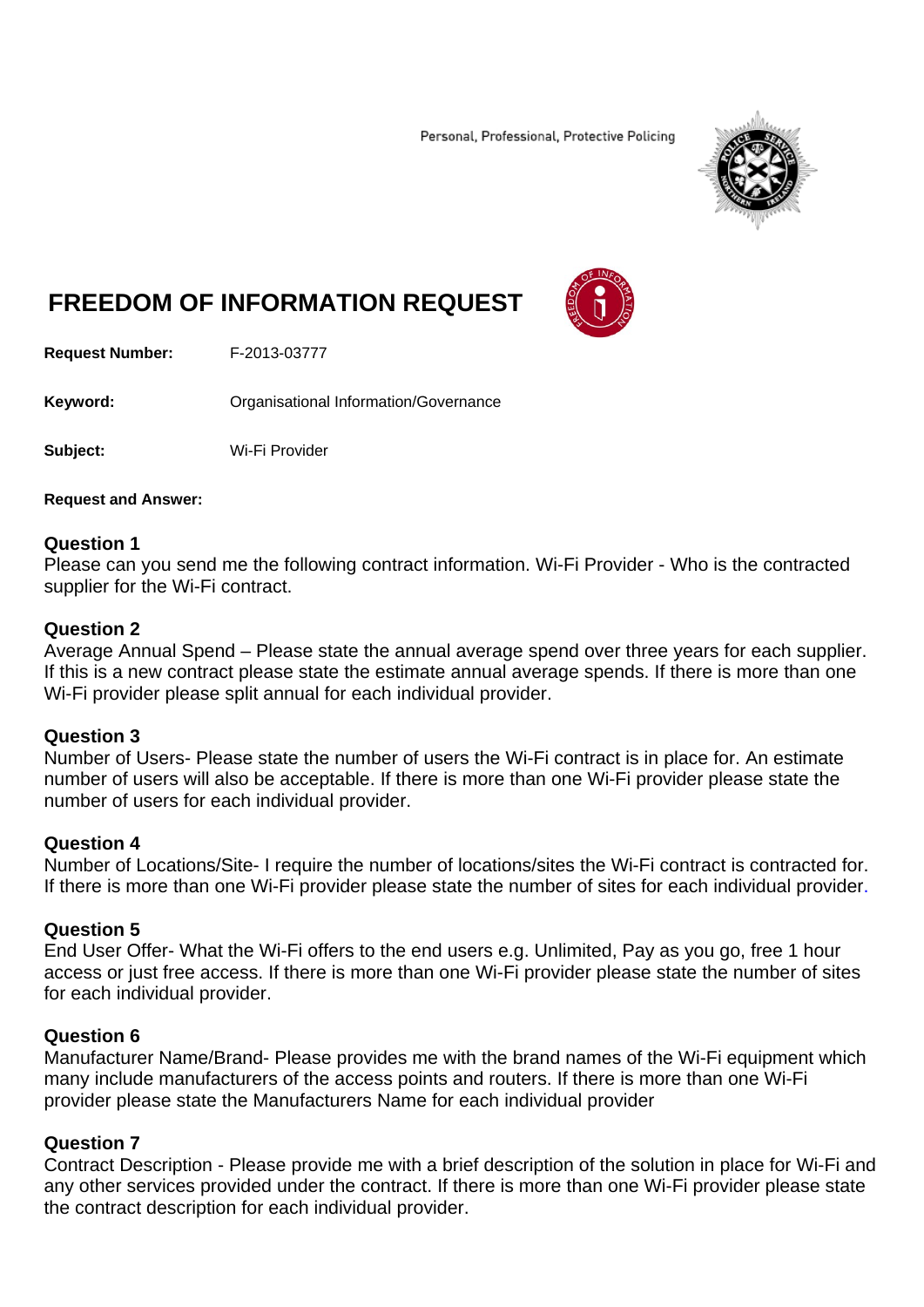# **Question 8**

Actual Contract Start Date- Please can you state the Start date of the contract. If there is more than on Wi-Fi provider please split contract dates for each individual provider.

## **Question 9**

Actual Contract Renewal/Expiry Date- Please can you state the renewal/expiry date of the contract. If the contract is coming up for renewal if possible please state the likely outcome of the Wi-Fi contract.

## **Question 10**

Contact Details- I require the person from within the organisation responsible for the Wi-Fi contract. Can you please provide me with their full contact detail including contact number and an email address. If there is more than one Wi-Fi provider please state the contract details for each individual provider.

## **Answer**

This is to inform you that the Police Service of Northern Ireland has now completed its search for the information you requested. The decision has been taken to disclose the located information to you in full.

In response to Questions 1 – 10, I can advise you that PSNI do not have a corporate wide contract to supply Wi-Fi and therefore no information is held in relation to this part of your request.

## **Question 11**

If the organisation doesn't have a Wi-Fi contract in place please state when the organisation plans to have a Wi-Fi contract in place. Please do this by providing me with a month and year and if possible what type of solutions they plan to want in place and the number of locations. If the organisation has this service (Wi-Fi) as part of a managed service please can you provide me with the contract details of the managed contract including:

(i) Current Provider

## **Answer**

British Telecom.

(ii) Number of Users- This is normally the total number of staff with the organisation.

## **Answer**

Approximately 200 concurrent users.

(iii) Contract Description - Please can you provide me with a brief contract description of the overall contract.

## **Answer**

DFTS BT Contract

(iv) Contract Expiry Date

## **Answer**

July 2017.

(v) Contract Review Date

#### **Answer**

June 2014.

(vi) Contact Details- I require the person from within the organisation responsible for the Wi-Fi contract. Can you please provide me with their full contact detail including contact number and an